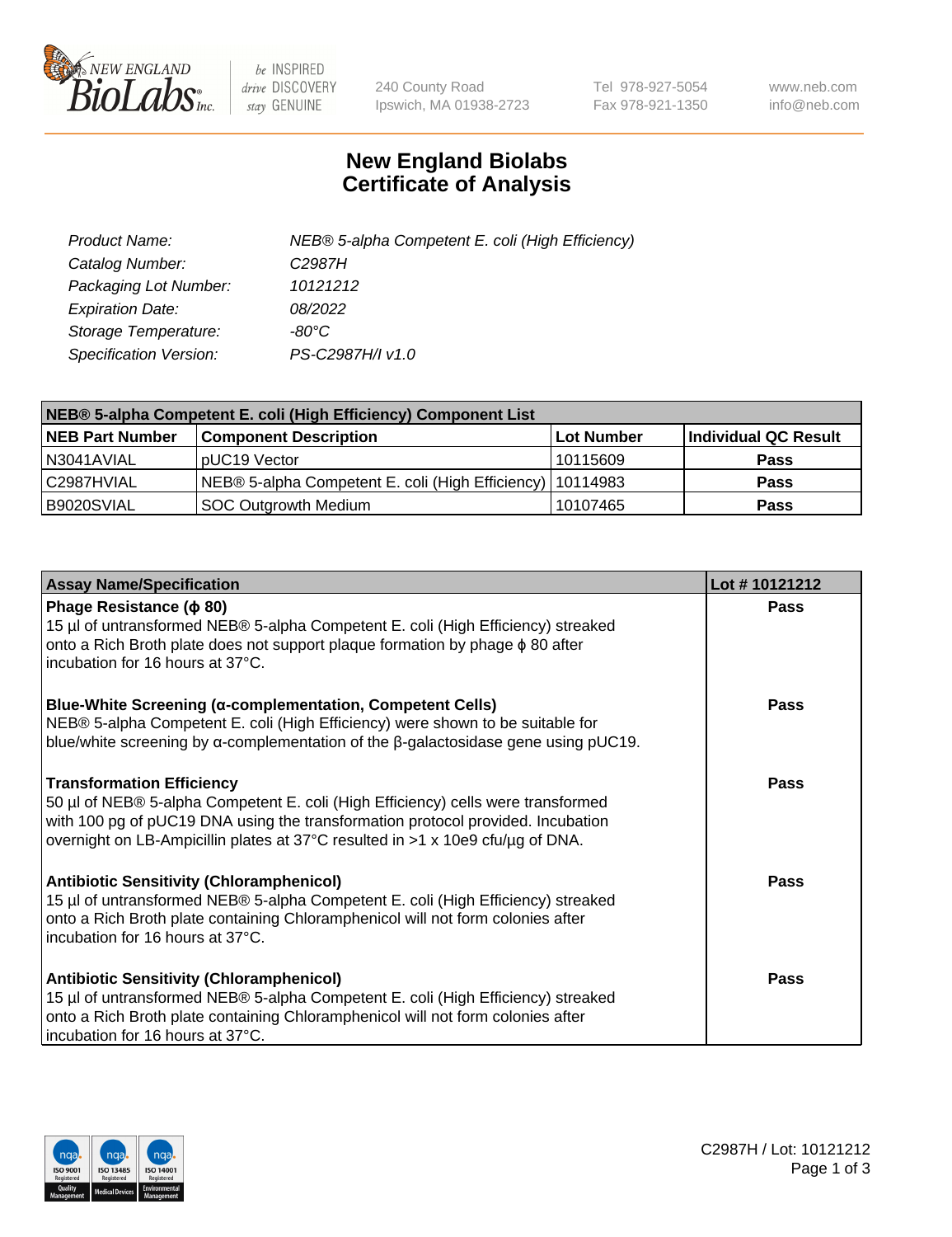

be INSPIRED drive DISCOVERY stay GENUINE

240 County Road Ipswich, MA 01938-2723 Tel 978-927-5054 Fax 978-921-1350

www.neb.com info@neb.com

| <b>Assay Name/Specification</b>                                                                                                                                                                                                                          | Lot #10121212 |
|----------------------------------------------------------------------------------------------------------------------------------------------------------------------------------------------------------------------------------------------------------|---------------|
| <b>Antibiotic Sensitivity (Kanamycin)</b><br>15 µl of untransformed NEB® 5-alpha Competent E. coli (High Efficiency) streaked<br>onto a Rich Broth plate containing Kanamycin will not form colonies after incubation<br>for 16 hours at $37^{\circ}$ C. | Pass          |
| <b>Antibiotic Sensitivity (Ampicillin)</b><br>15 µl of untransformed NEB® 5-alpha Competent E. coli (High Efficiency) streaked<br>onto a Rich Broth plate containing Ampicillin will not form colonies after<br>incubation for 16 hours at 37°C.         | Pass          |
| <b>Antibiotic Sensitivity (Tetracycline)</b><br>15 µl of untransformed NEB® 5-alpha Competent E. coli (High Efficiency) streaked<br>onto a Rich Broth plate containing Tetracycline will not form colonies after<br>incubation for 16 hours at 37°C.     | Pass          |
| <b>Antibiotic Sensitivity (Streptomycin)</b><br>15 µl of untransformed NEB® 5-alpha Competent E. coli (High Efficiency) streaked<br>onto a Rich Broth plate containing Streptomycin will not form colonies after<br>incubation for 16 hours at 37°C.     | Pass          |
| <b>Antibiotic Sensitivity (Spectinomycin)</b><br>15 µl of untransformed NEB® 5-alpha Competent E. coli (High Efficiency) streaked<br>onto a Rich Broth plate containing Spectinomycin will not form colonies after<br>incubation for 16 hours at 37°C.   | Pass          |
| <b>Antibiotic Sensitivity (Nitrofurantoin)</b><br>15 µl of untransformed NEB® 5-alpha Competent E. coli (High Efficiency) streaked<br>onto a Rich Broth plate containing Nitrofurantoin will not form colonies after<br>incubation for 16 hours at 37°C. | <b>Pass</b>   |

This product has been tested and shown to be in compliance with all specifications.

One or more products referenced in this document may be covered by a 3rd-party trademark. Please visit <www.neb.com/trademarks>for additional information.